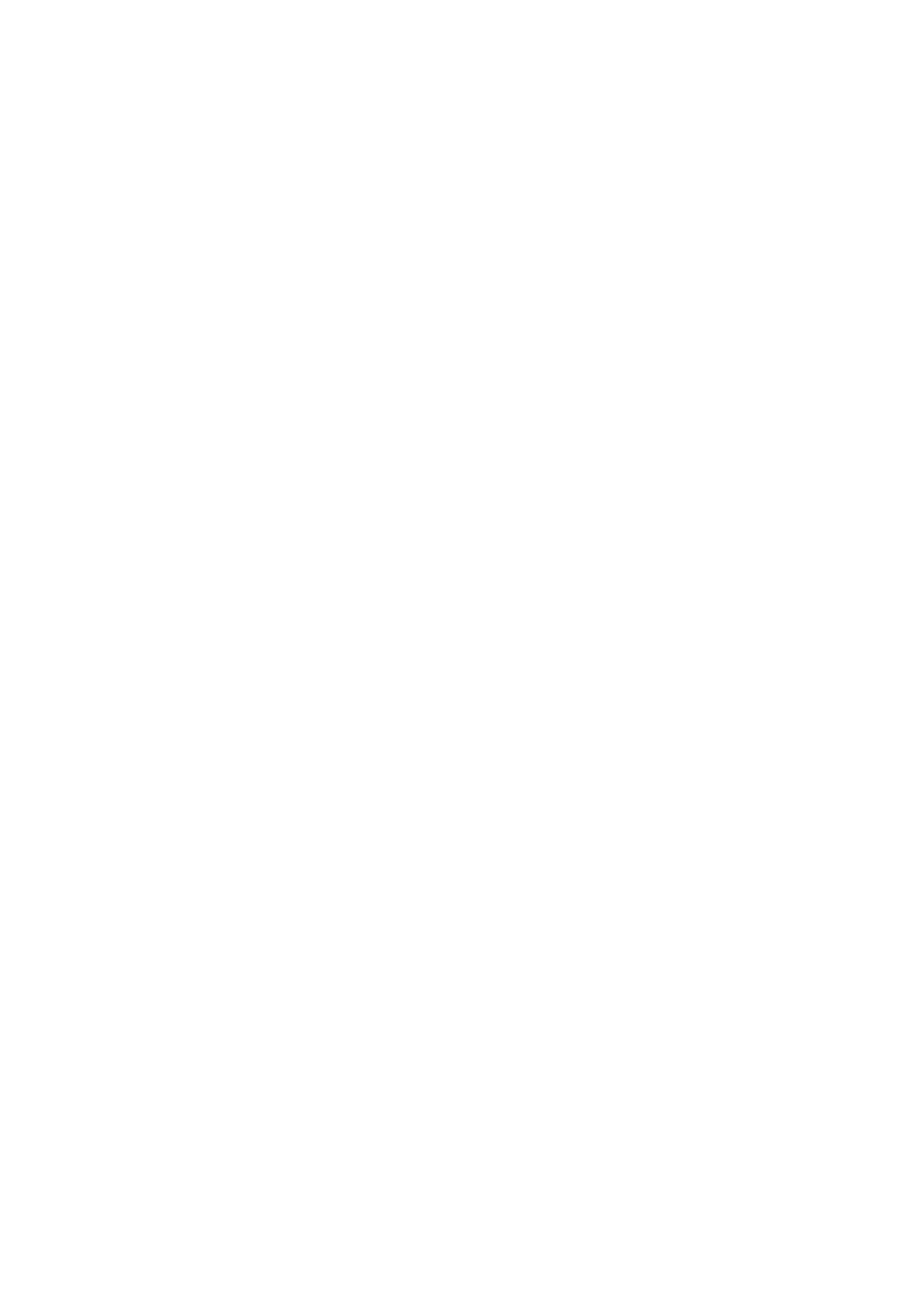目 次

| 3 穿衣气象指数判定 …………………………………………………………………………………… 1 |  |
|-----------------------------------------------|--|
|                                               |  |
|                                               |  |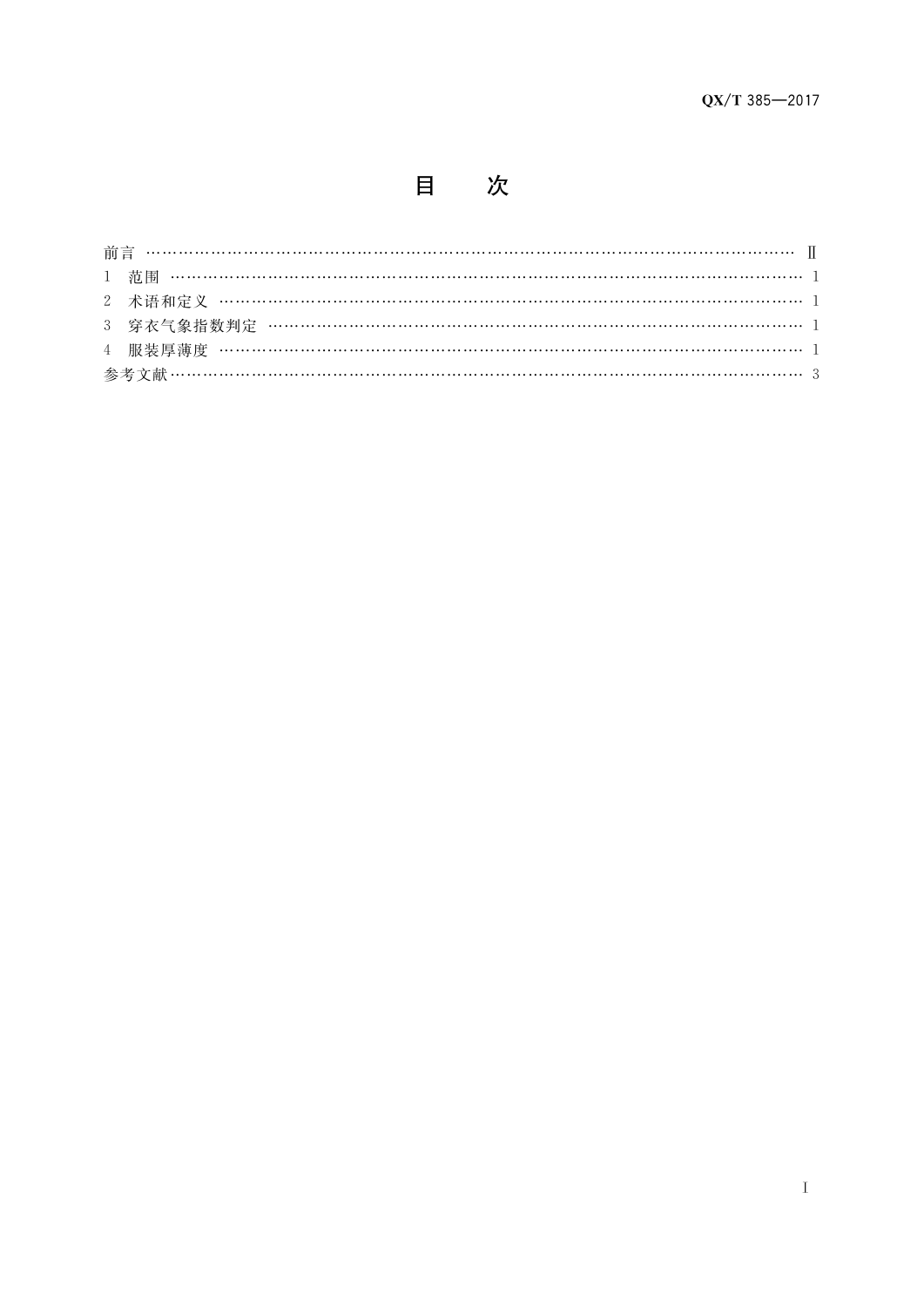## 前 言

本标准按照 GB/T 1.1-2009 给出的规则起草。 本标准由全国气象防灾减灾标准化技术委员会(SAC/TC 345)提出并归口。 本标准起草单位:中国气象局公共气象服务中心、河北省气象服务中心。 本标准主要起草人:王静、付桂琴、李菁、赵倩、慕建利、张杏敏、王跃峰。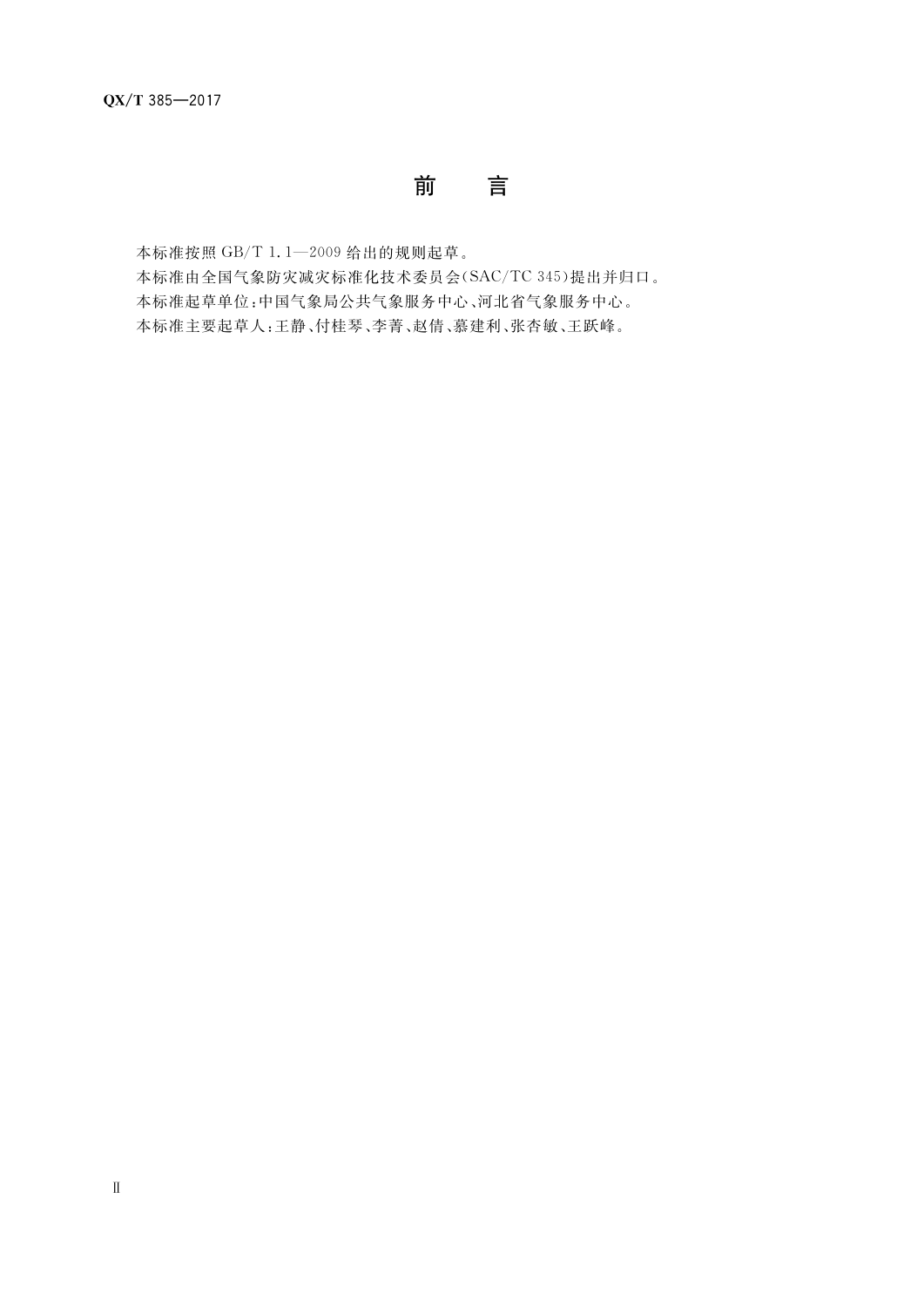## 穿衣气象指数

#### 1 范围

本标准规定了穿衣气象指数的算法及其对应的服务用语。 本标准适用于公众气象服务。

### 2 术语和定义

下列术语和定义适用于本文件。

 $2.1$ 

### 穿衣气象指数 meteorological index of clothing

表征人们在自然气候环境中着装厚薄程度的一种气象指标。

#### 3 穿衣气象指数判定

穿衣气象指数通过服装厚薄度来判定。其中,服装厚薄度的计算方法见第4章,穿衣气象指数服务 用语见表 1。

| 穿衣气象指数 | 服装厚薄度 H                | 服务用语                  |
|--------|------------------------|-----------------------|
|        | H > 25.0               | 适宜穿着厚羽绒服、戴手套等严冬装      |
| 2      | 15.0 $\lt H \leq 25.0$ | 适宜穿着棉衣、皮衣,内着厚毛衣等冬装    |
| 3      | 8.0 $\leq H \leq 15.0$ | 适宜穿着夹克衫外套等初冬装         |
| 4      | 4.0 $\leq H \leq 8.0$  | 适宜穿着套装、夹克衫等早春晚秋装      |
| 5      | 1.5 $\leq H \leq 4.0$  | 适宜穿着棉衫、长袖 T 恤、牛仔服等春秋装 |
| 6      | $-1, 2 < H \le 1, 5$   | 适宜穿着轻薄的衬衣和长裙等夏装       |
|        | $H \leq -1.2$          | 适宜穿着短袖 T恤、短裙、短裤等盛夏装   |

#### 表 1 穿衣气象指数及对应的服务用语

#### 4 服装厚薄度

4.1 服装厚薄度的计算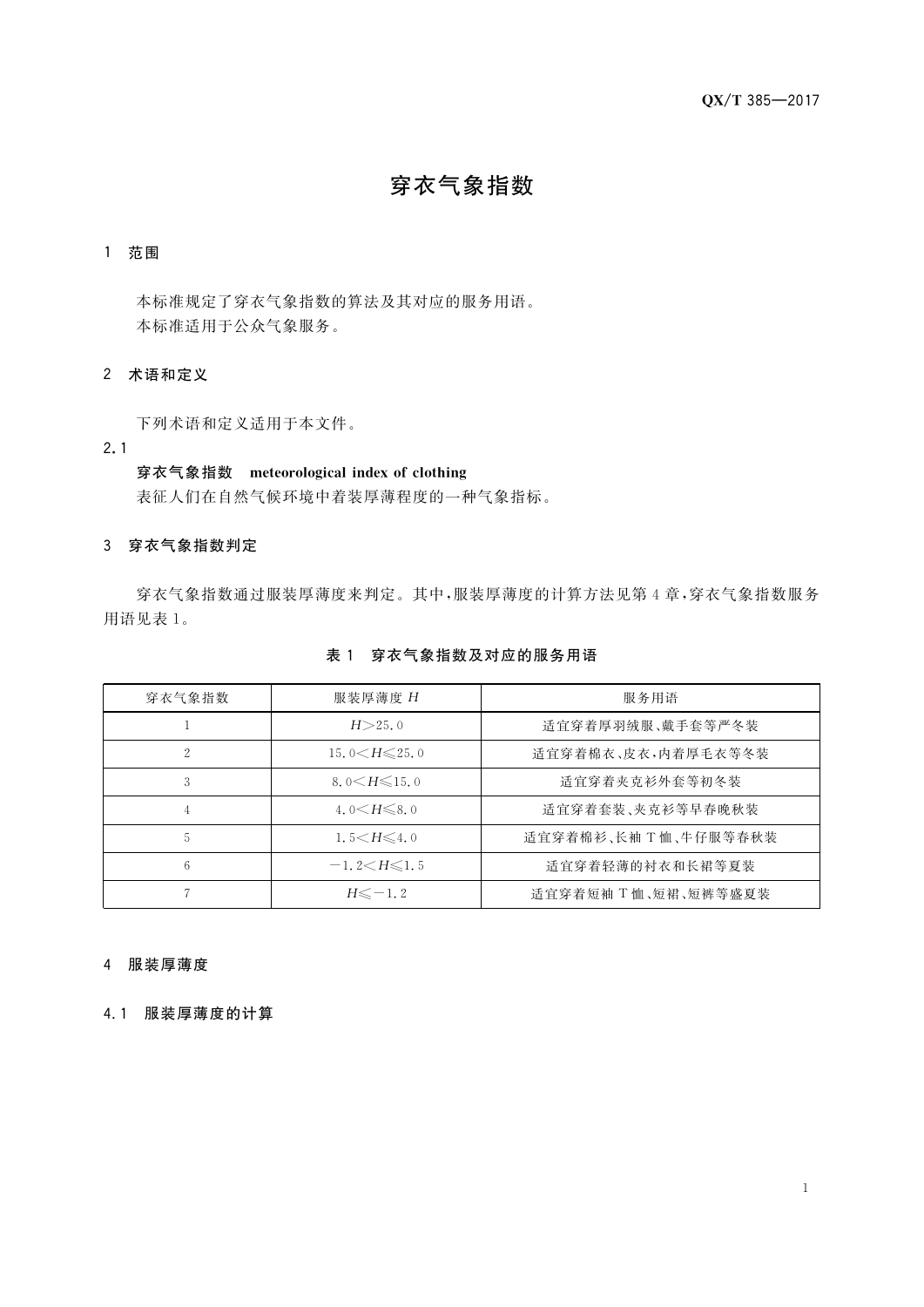$$
H' = \begin{cases} \n\begin{aligned}\n& [1+0.4 \times (r_{\text{RH}} - 60)] \times \frac{0.61 \times (T_{\text{m}} - T)}{1 - 0.01165 \times v^2} & T \leq 5 \text{ H } r_{\text{RH}} \geq 60 \\
& \frac{0.61 \times (T_{\text{m}} - T)}{1 - 0.01165 \times v^2} & T \leq 5 \text{ H } r_{\text{RH}} < 60 \\
& \begin{aligned}\n& [1+0.4 \times (r_{\text{RH}} - 60)] \times \frac{0.61 \times (T_{\text{m}} - T)}{1 - 0.01165 \times v^{1.5}} & 5 < T \leq 18 \text{ H } r_{\text{RH}} \geq 60 \\
& \frac{0.61 \times (r_{\text{RH}} - 60)}{1 - 0.01165 \times v^{1.5}} & 18 < T \leq 26 \text{ H } r_{\text{RH}} \geq 60 \text{ H } r_{\text{RH}} \geq 60 \\
& \frac{0.61 \times (T_{\text{m}} - T)}{1 - 0.01165 \times v^{1.5}} & 18 < T \leq 26 \text{ H } r_{\text{RH}} \geq 60 \text{ H } T > 5 \text{ H } r_{\text{RH}} < 60 \\
& \text{...} & \text{...} & \text{...} & \text{...} & \text{...} & \text{...} & \text{...} & \text{...} & \text{...} & \text{...} & \text{...} & \text{...} & \text{...} & \text{...} & \text{...} & \text{...} & \text{...} & \text{...} & \text{...} & \text{...} & \text{...} & \text{...} & \text{...} & \text{...} & \text{...} & \text{...} & \text{...} & \text{...} & \text{...} & \text{...} & \text{...} & \text{...} & \text{...} & \text{...} & \text{...}
$$

式中:

- $H'$  ------服装厚薄度的数值,无量纲;
- $r_{\text{RH}}$  ---某时段平均相对湿度的数值,用百分比(%)表示;
- Tm -- 裸露皮肤所适应的空气温度值,取当地最高温度历史样本的第90百分位值,单位为摄氏 度(℃);
- $T$  --基时段最高气温的数值,单位为摄氏度(℃);
- v ---某时段平均风速的数值,单位为米每秒(m/s)。
- 注:该公式是通过人体对气温、风速、相对湿度进行相关分析,使用相关关系推导出的经验公式,其中计算出来的 H' 为无量纲数值。

#### 4.2 服装厚薄度的订正

式中:

- $H$  --- 订正后的服装厚薄度;
- $H'$  ——服装厚薄度的数值,无量纲;
- $\varepsilon_{\text{wea}}$  ——天气订正因子,晴或多云天气时取值为一0.5,其他天气时取值为0;
- $\varepsilon_{sea}$  ----季节订正因子,9-10月取值为-0.5,3-4月时取值为0.5,其他月取值为0。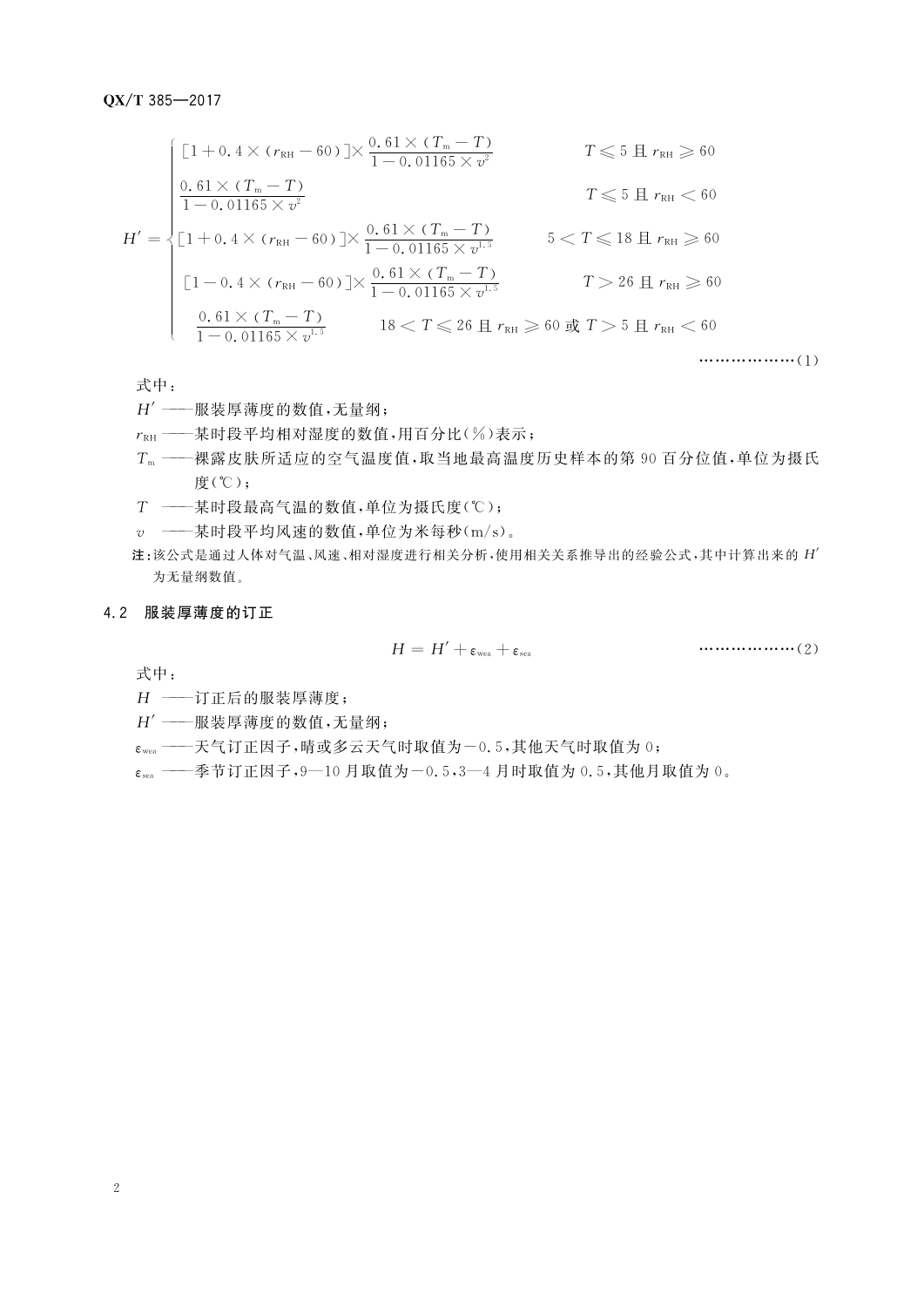#### 参考文献

[1] 于永中,吕云风,陈泓,等. 冬服保暖卫生标准及服装保暖问题的探讨[J]. 卫生研究, 1978,  $(4); 361-375.$ 

[2] 刘燕,张德山, 窦以文. 着装厚度气象指数预报[J]. 气象, 1999, 25(3): 13-15.

[3] 朱凌云,钱培东,钱鹰. 无锡着装气象指数研究[J]. 气象科学, 2001,21(4):468-473.